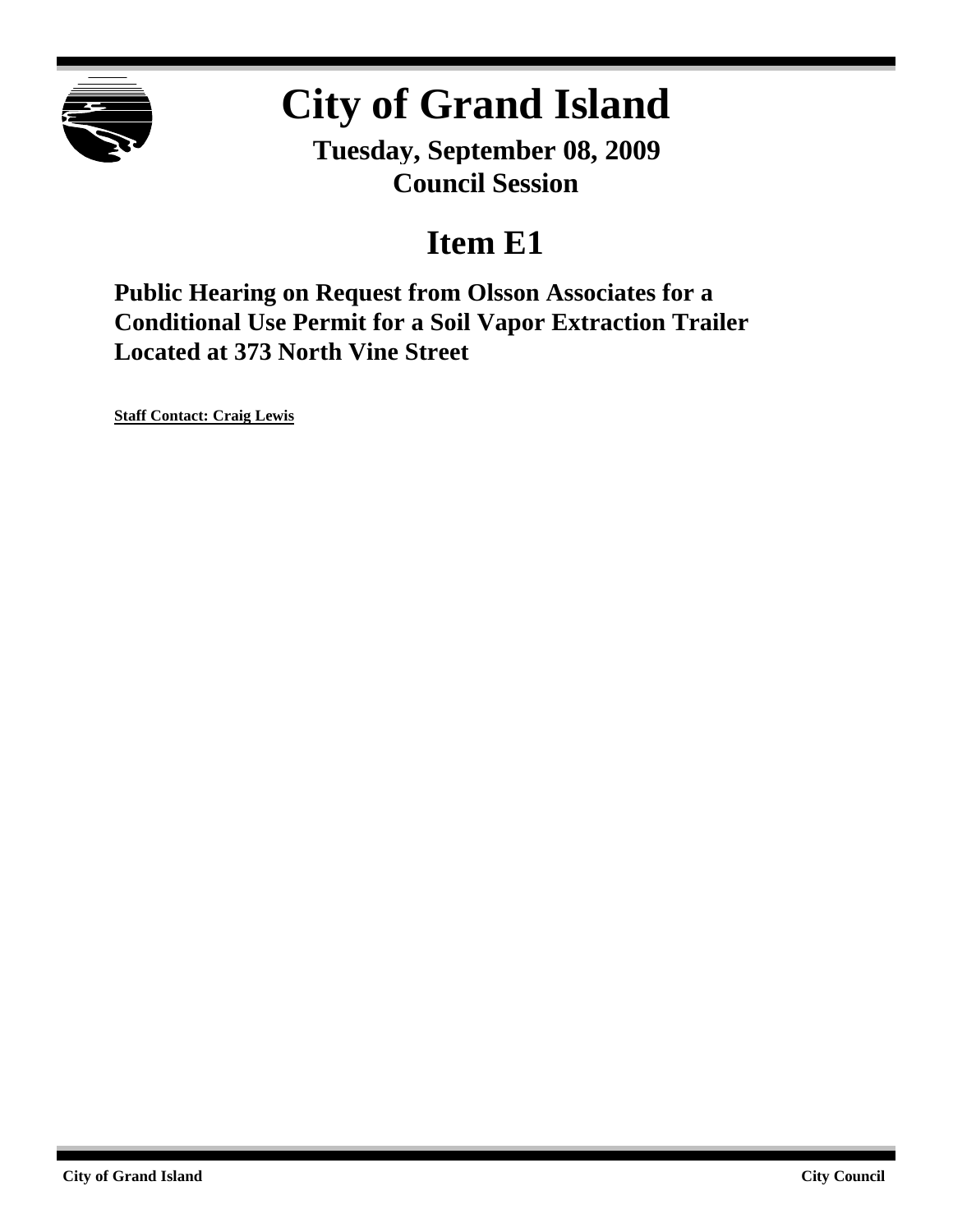## **Council Agenda Memo**

| <b>From:</b>    | Craig A. Lewis, Building Department Director                                                                                                                                                                          |
|-----------------|-----------------------------------------------------------------------------------------------------------------------------------------------------------------------------------------------------------------------|
| <b>Meeting:</b> | September 8, 2009                                                                                                                                                                                                     |
| Subject:        | Request of Olsson and Associates for Approval of a<br>Conditional Use Permit to Allow for the Continued<br>Placement of a Temporary Trailer to Accommodate a<br>Soil Vapor Extraction Operation at 373 N. Vine Street |
| Item $#$ 's:    | $E-1 & E H-1$                                                                                                                                                                                                         |
| $Presenter(s):$ | Craig Lewis, Building Department Director                                                                                                                                                                             |

#### **Background**

This request is for approval of a conditional use permit to allow for an additional two years for the temporary placement of a vapor extraction trailer to facilitate the removal of free phase petroleum from groundwater at the site. The site is currently zoned (M-3) Mixed Use Manufacturing. Trailers and temporary buildings are only allowed within this zoning classification if approved by the City Council in the form of a conditional use permit. The original request was approved on September 11, 2007 for a two year period, this request is to extend the time for an additional two years as the clean up operation is continuing.

#### **Discussion**

This proposal is similar to several in the recent past to allow for a trailer or a temporary building to be placed on the site to aid in the clean up of groundwater. City Code limits two years between approvals. The site location is such that it would not appear that this request will have any negative impact on neighboring properties. The trailer has been at this location for two years and no negative comments have been received.

#### **Alternatives**

It appears that the Council has the following alternatives concerning the issue at hand. The Council may:

1. Approve the request.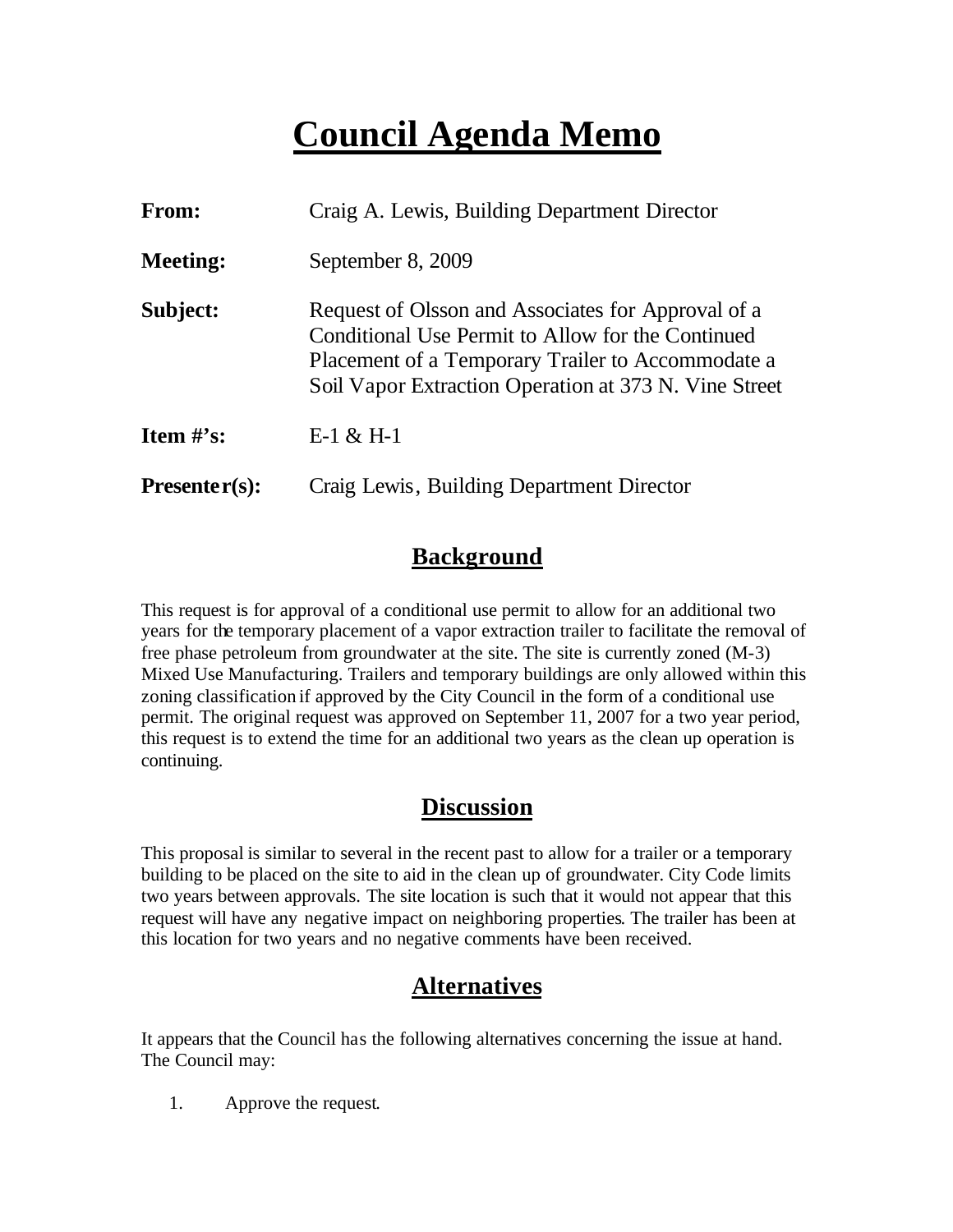- 2. Disapprove or /Deny the request.
- 3. Modify the request to meet the wishes of the Council
- 4. Table the issue

#### **Recommendation**

City Administration recommends that the Council approve the request and authorize the issuance of a conditional use permit for an additional two year period, finding that the proposal promotes the health, safety, and general welfare of the community, protects property against blight and depreciation, and is generally harmonious with the surrounding neighborhood.

#### **Sample Motion**

Move to approve the request for a conditional use permit to allow for a temporary vapor extraction facility for a two year period, finding that the application conforms with the purpose of the zoning regulations.